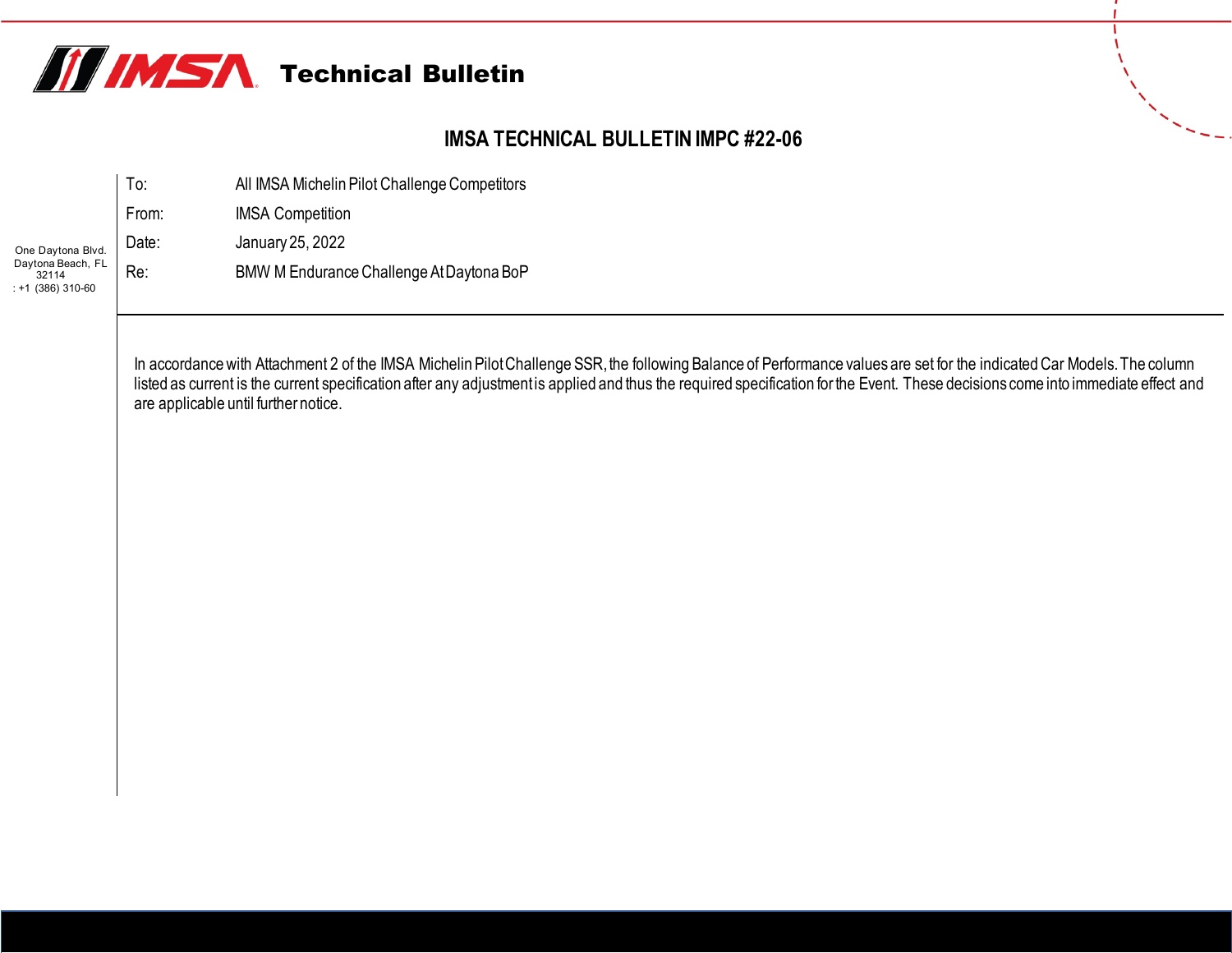## **THIMSA** Technical Bulletin

| Vehicles<br><b>GS</b> |              |                         | <b>Mass</b>         |         | Engine          |        |         | Ride Height              |           |       |                      |                 |      |                                     | Fuel |                                         |      | <b>Notes</b>                                                                                                      |
|-----------------------|--------------|-------------------------|---------------------|---------|-----------------|--------|---------|--------------------------|-----------|-------|----------------------|-----------------|------|-------------------------------------|------|-----------------------------------------|------|-------------------------------------------------------------------------------------------------------------------|
|                       | Manufacturer |                         | No Fuel/Driver (kg) |         | Restrictor (mm) |        |         | Minimum Ride Height (mm) |           |       | Capacity (L)<br>Type |                 |      | Altitude Capacity<br>Adjustment (L) |      | Minimum Full<br>Refueling Time<br>(sec) |      |                                                                                                                   |
|                       |              |                         | adj                 | current | qty.            | adj    | current | F adj                    | F Current | R adj | R Current            |                 | adj  | current                             | adj  | total                                   |      |                                                                                                                   |
|                       |              |                         |                     |         |                 |        |         |                          |           |       |                      |                 |      |                                     |      |                                         |      |                                                                                                                   |
|                       | Aston Martin | Vantage AMR             | $-30$               | $-1475$ |                 |        |         |                          | 93.0      |       | 102.0                | <b>IMSA 100</b> | $+3$ | 89.0                                |      |                                         | 48.0 | IMSA ECU Map id 12, GS TR 9.10.4<br>applies                                                                       |
|                       | <b>BMW</b>   | M4 GT4                  |                     | 1460    |                 |        |         |                          | 124.0     |       | 119.0                | <b>IMSA 100</b> |      | 88.0                                |      |                                         | 48.0 | 2021 EVO, Gold Power Stick, GS TR<br>$9.10.4$ applies                                                             |
|                       | Chev rolet   | Camaro GT4.R            |                     | 1470    |                 |        | 58.0    |                          | 110.0     |       | 123.0                | <b>IMSA 100</b> |      | 77.0                                |      |                                         | 48.0 |                                                                                                                   |
|                       | Ford         | Mustang GT4             | $+10$               | 1515    |                 | $-4.0$ | 61.0    |                          | 102.0     |       | 203.0                | <b>IMSA 100</b> | $-1$ | 85.0                                |      |                                         | 48.0 | 07/28/2021 IMSA ECU Calibration                                                                                   |
|                       | Mercedes     | AMG GT4                 |                     | 1485    |                 |        |         |                          | 113.0     |       | 125.0                | <b>IMSA 100</b> |      | 80.0                                |      |                                         | 48.0 | SRO 2019 MAP 6, IMPC TR 9.10.4 a/b/c<br>apply                                                                     |
|                       | Porsche      | 718 Cayman<br>GT4 RS CS | $+25$               | 1355    |                 | $-1.4$ | 55.0    |                          | 97.0      |       | 100.0                | <b>IMSA 100</b> | $-3$ | 77.0                                |      |                                         | 48.0 |                                                                                                                   |
|                       | Toyota       | Supra GT4               | $+45$               | 1430    |                 |        |         |                          | 175.0     |       | 175.0                | <b>IMSA 100</b> | $+2$ | 87.0                                |      |                                         | 48.0 | 2022 ECU Calibration. Blue Power<br>Stick, GS TR 9.10.4 applies. Mid-Ohio 2021<br>RH measurement locations apply. |